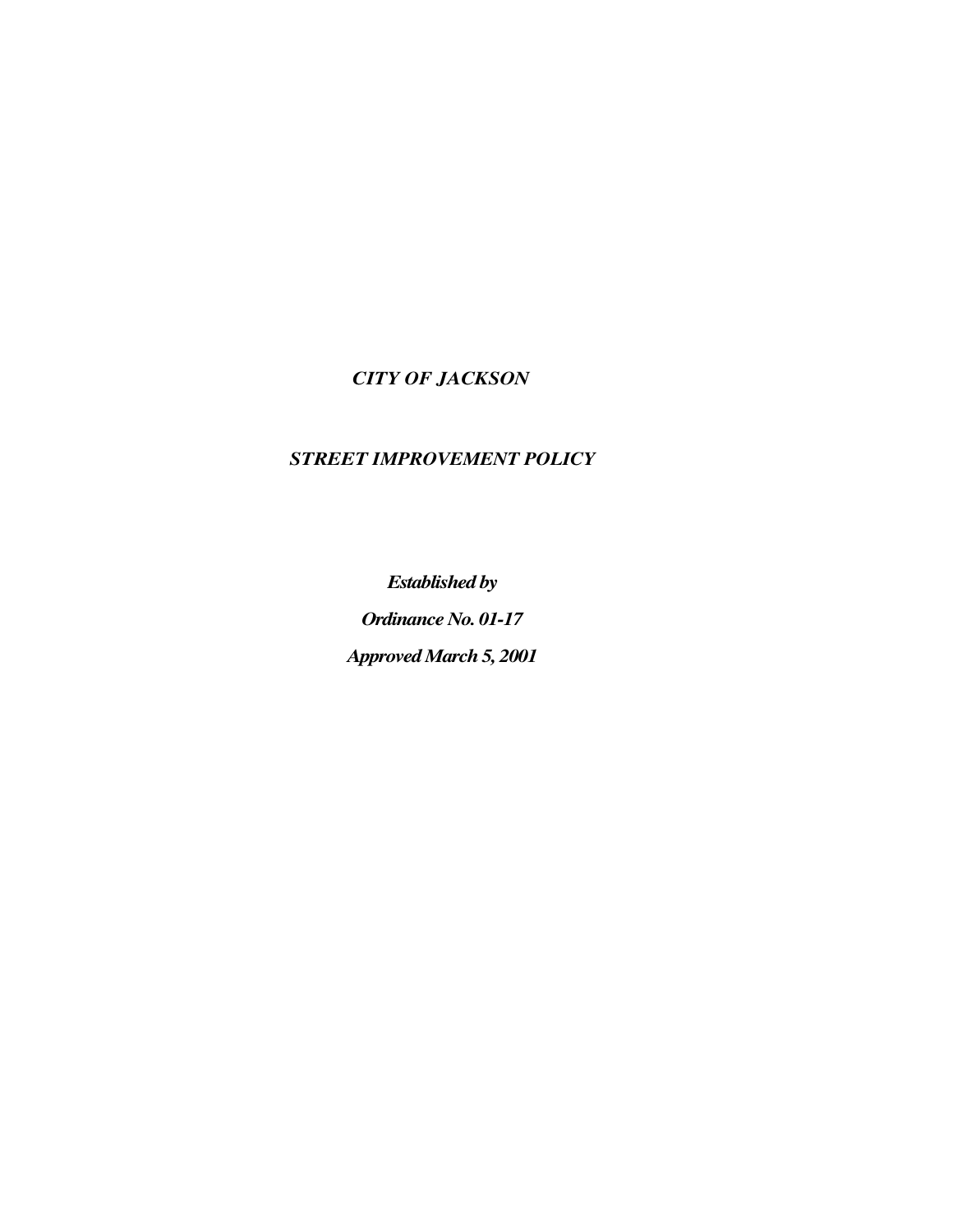## **CITY OF JACKSON** STREET IMPROVEMENT POLICY

## **Index**

| Policy |  |  |  |
|--------|--|--|--|
| I.     |  |  |  |
| II.    |  |  |  |
| III.   |  |  |  |
| IV.    |  |  |  |
| V.     |  |  |  |
| VI.    |  |  |  |
| VII.   |  |  |  |
| VIII.  |  |  |  |
|        |  |  |  |
|        |  |  |  |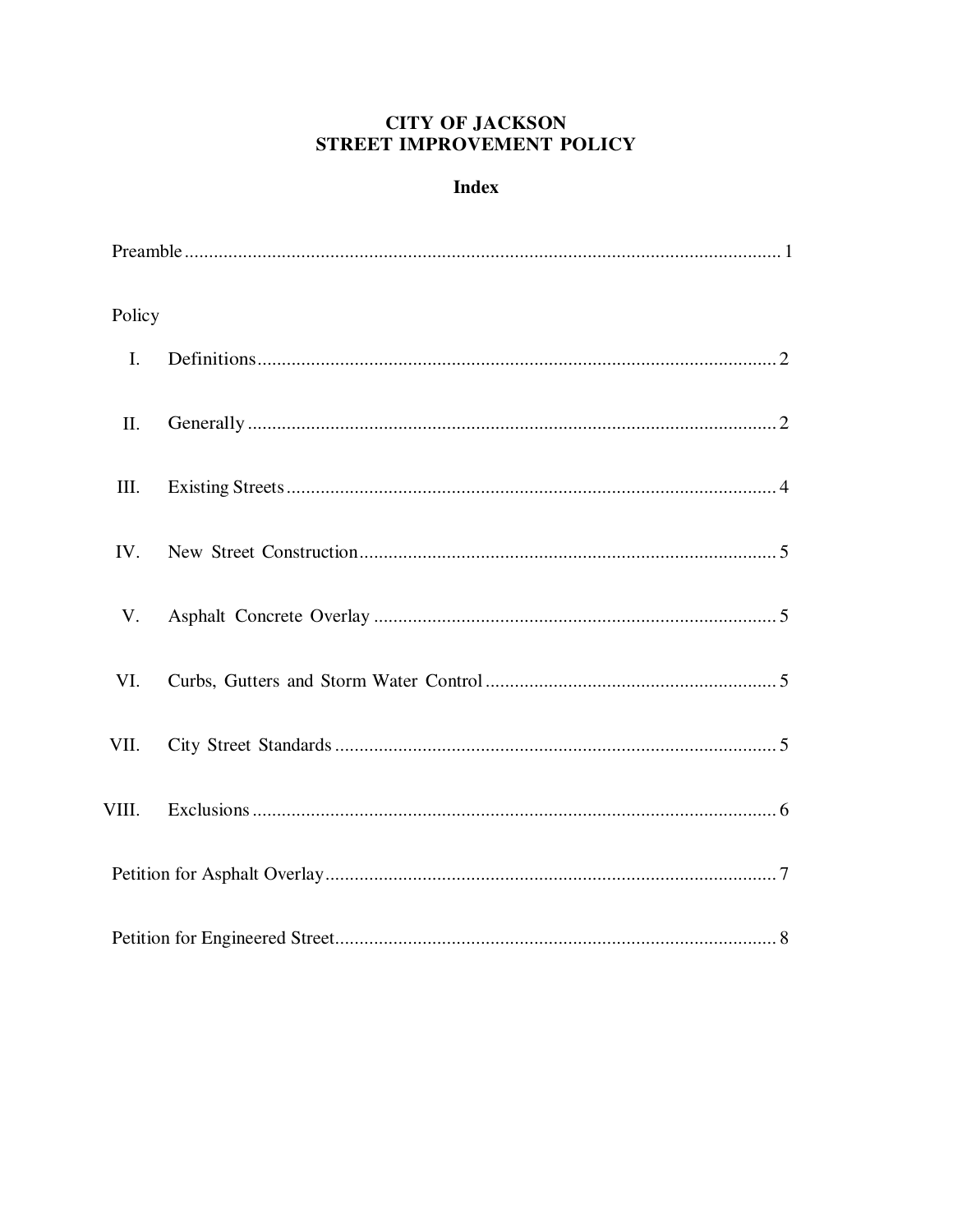### **CITY OF JACKSON**

### **STREET IMPROVEMENT POLICY**

#### **REVISED 2000**

#### PREAMBLE

WHEREAS, the City of Jackson believes it essential to develop a comprehensive street improvement policy; and

WHEREAS, the City of Jackson has a number of streets which it desires to improve by construction or reconstruction and construction of curbs and gutters; and

WHEREAS, The City of Jackson has a number of unpaved and/or substandard streets which it desires to improve by paving and construction of curbs and gutters and storm water facilities or by asphalt overlay; and

WHEREAS, the cost of general maintenance of substandard streets (i.e. graveled, oiled, chip and sealed, and partially asphalt) creates a financial drain on the City and an indirect tax on the general public; and

WHEREAS, the construction of streets witD concrete curb and gutters and storm water facilities reduces the cost of maintenance, increases the life of the street, aids in the correction of storm water problems and improves the valuation of property; and

WHEREAS, the City made certain commitments on the initial use of transportation sales tax revenue, which projects have either been completed or will be completed in the 2000 budget year; and

WHEREAS, the City acknowledges that arterial and collector streets and those situated in the Central Business District (C-3) provide a benefit to all residents as well as adjoining property owners so as to justify the use of city funds to construct and reconstruct same; and

WHEREAS, the Board of Aldermen is desirous of establishing a uniform policy for the improvement of its streets.

NOW, THEREFORE, BE IT RESOLVED BY THE MAYOR AND BOARD OF ALDERMEN OF THE CITY OF JACKSON, MISSOURI, AS FOLLOWS:

Section 1. That the following policy is hereby established as the official City of Jackson Street Improvement Policy: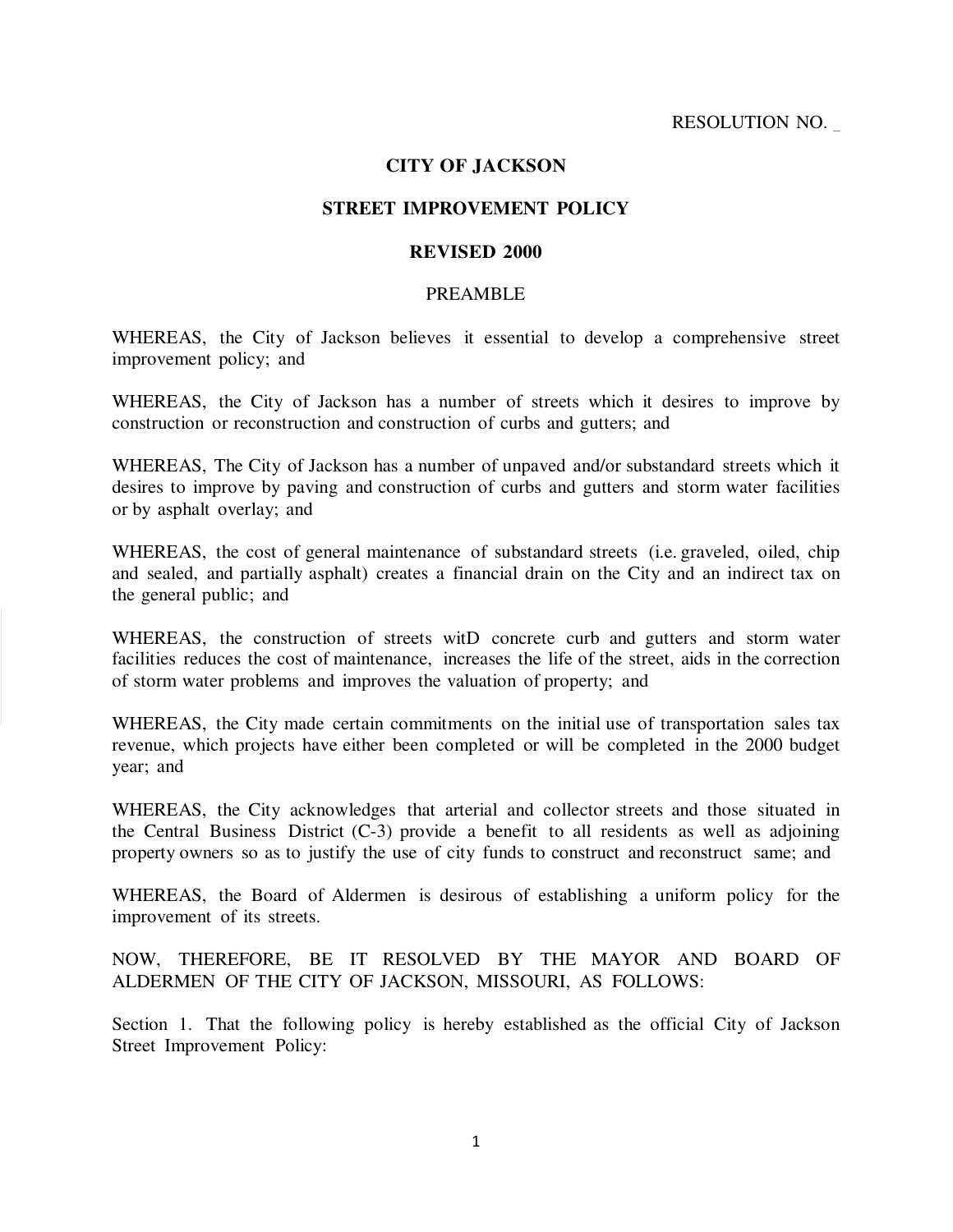#### **POLICY**

## **ARTICLE I. DEFINITIONS.**

The following words and phrases shall, for the purposes of this policy, have the following meanings:

- A. *"Asphalt overlay unpaved*" shall mean the placement of three (3) or more inches of asphalt as well as other-required subgrade materials over an existing unpaved street.
- B. *"Asphalt overlay paved"* shall mean the placement of three (3) inches or less of asphalt materials over an existing paved street.
- C. *"Central business district"* shall mean any area zoned C-3.
- D. *"Engineered Street"* shall mean streets which include curb and gutters, storm water controls, and a designed grade, all of which are included and approved in accordance with the City's standard street specifications.
- E. *"Local streets"* shall mean residential streets as defined in the Code of Ordinances.
- F. *"New construction and/ or reconstruction"* shall mean the removal or partial removal of the existing pavement and the replacement of same in accordance with the city street standards. This includes concrete and asphalt engineered streets based upon City standard street specifications. Words used in this context shall not mean general maintenance, minor repair or overlay.
- G. *"Partially asphalt "* shall mean gravel or "chip and seal" streets which have been patched or repaired with asphalt concrete or hot mix. (This definition does not include streets which have been overlaid or paved with asphalt concrete or concrete by order or direction of the Board of Aldermen).
- H. *"Residential, "collector" and "arterial"* streets are defined in Missouri Statute and the Code of Ordinances.
- I. *"Undeveloped but platted "* or any combination thereof shall mean a street which has previously been platted but has not been put to grade and/or paved in accordance with city street standards.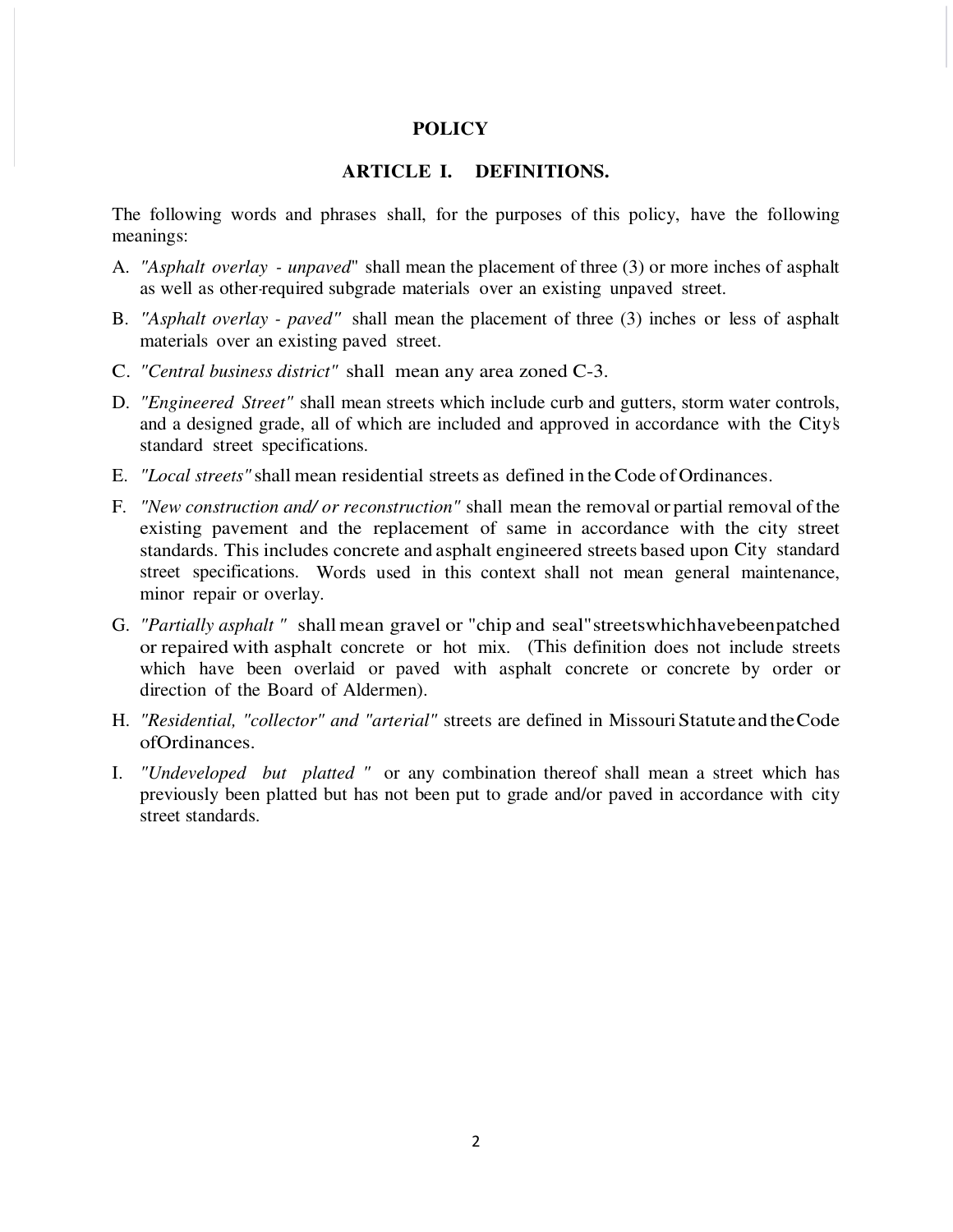## **ARTICLE** II . **GENERALLY.**

### **A. Construction** *Guide1ines.*

Design and construction of all new streets, either new or reconstruction, shall adhere to the following guidelines:

- 1. All new construction and reconstruction projects, except asphalt overlay streets improved in accordance with this provision, shall include curb and gutter and conform to the City Street Standard Specifications;
- 2. All new construction and reconstruction projects shall be preceded by the placement or replacement of infrastructure and utilities as needed;
- 3. Driveways will be the responsibility of the property owner, except that the City' s contractor will replace anything damaged or removed during construction with like material; and
- 4. The City will back fill with clean top soil, finish, grade and seed the areas behind the curb.

## **B. Major Street** *P1an Comp1iance.*

- 1. The City shall pay the difference in the cost of paving any street required by the Major Street Plan or city directive to be wider or thicker than a residential street in residential zones.
- 2. The City shall pay the cost of bridges or other methods of stream or water course crossing through City transportation sales tax as availability of funds allow on streets designated arterial or collector streets on the City's Major Street Plan.

### **C.** *Sidewalks.*

- 1. Sidewalks shall be installed in all new and reconstructed streets where existing and tax billed to property owners.
- 2. If more than 50% of the abutting property owners owning more than 50% of the lineal footage of any street petition for sidewalks they shall be constructed under Chapter 88 RSMo. and assessed 100% to the property owners.
- 3. All new sidewalk construction shall conform to City Street and sidewalk standards design and construction specifications as well as the City' s land subdivision regulations.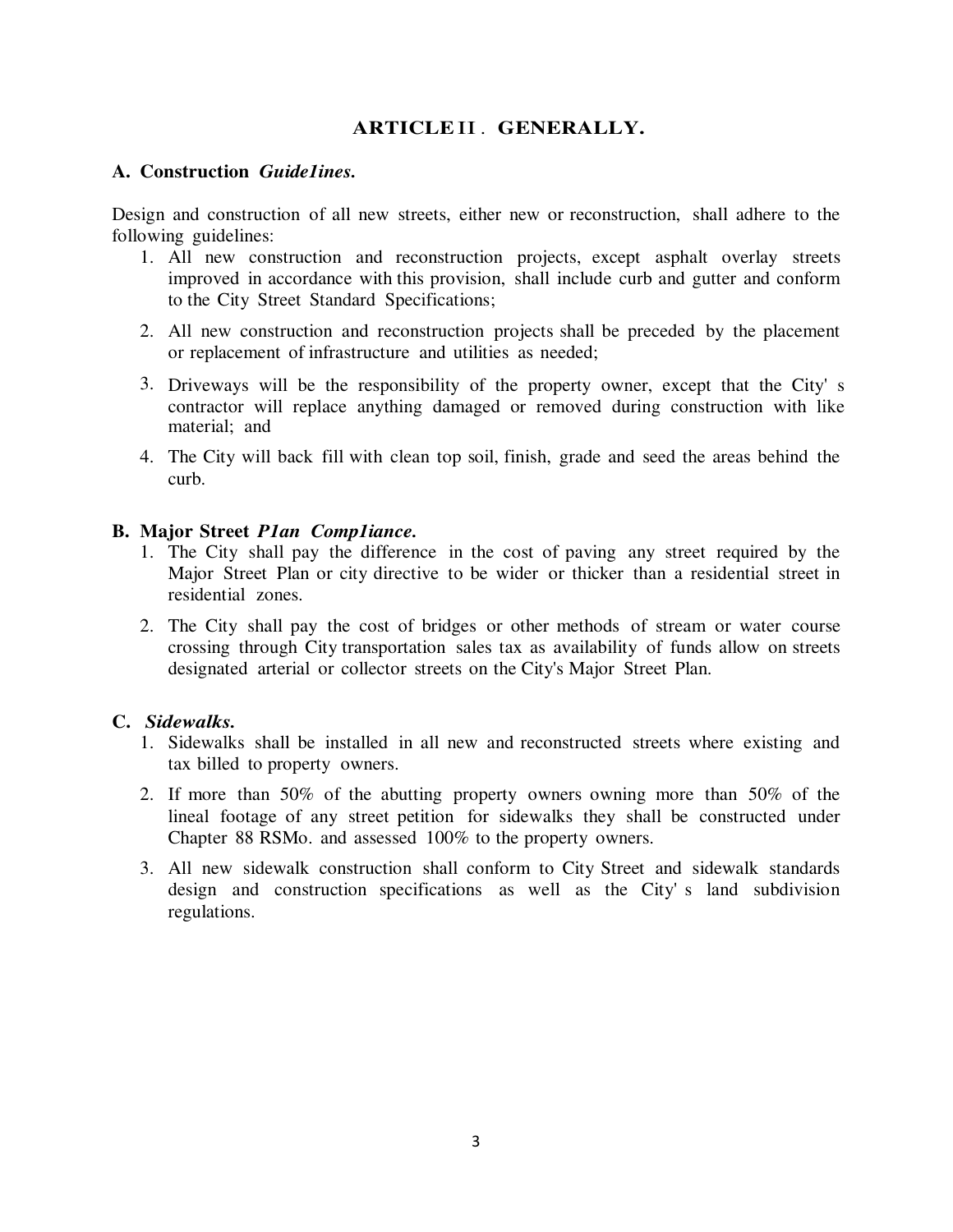## **ARTICLE III. EXISTING STREETS.**

#### A. *Existing Graveled, Oiled, Chip & Sealed, Partially Asphalt Streets.*

- 1. As a result of the difficulty and expense to the City of maintaining graveled, oiled, chip and sealed, and partially asphalt streets, the City shall not, from the date hereof, improve said streets other than is provided herein.
- 2. In the event a property owner on a gravel street submits to the City a petition for dust control, the City shall water or chemically treat said street to retard dust, provided, however, that more than a majority of the property owners on the abutting street pay in advance the. cost of the dust retardant and application thereof (total cost regardless of number of participants);
- 3. In . the event that a property owner(s) on a gravel street submits to the City a written request for an asphalt overlay, the City shall approve the overlay, provided, however, that:
	- a. Either all or part of the property owners shall pay to the City the full amount of 100% of the overlay estimate in advance, and
	- b. A majority of the property owners owning a majority of the front feet of said street duly acknowledge in writing that the street has not been engineered and that they shall not oppose normal street construction with concrete and curb and gutter should the City Engineer deem it necessary.

The design of any such asphalt overlay shall be reviewed and approved by the City Engineer. Prior to any overlay work, the City may coordinate and arrange for any drainage ditch and other preparation work as deemed necessary. However, all property owners shall take any appropriate action to ensure storm water protection. Pre-existing public alleys shall not be eligible for asphalt overlay.

## *B. Existing Local, Arterial, and Collector Streets With or Without Curbs and Gutters and Storm Water Control.*

Existing local, collector, and arterial streets with or without curbs and gutters and storm water control shall be repaired or replaced when necessary by the City at no cost to the abutting property owners. For the purposes of this policy, any street, the construction of which has been financed by the property owners or by a developer under the City's land subdivision regulations, which shall require replacement or reconstruction, in the opinion of the City Engineer, shall be constructed at city expense.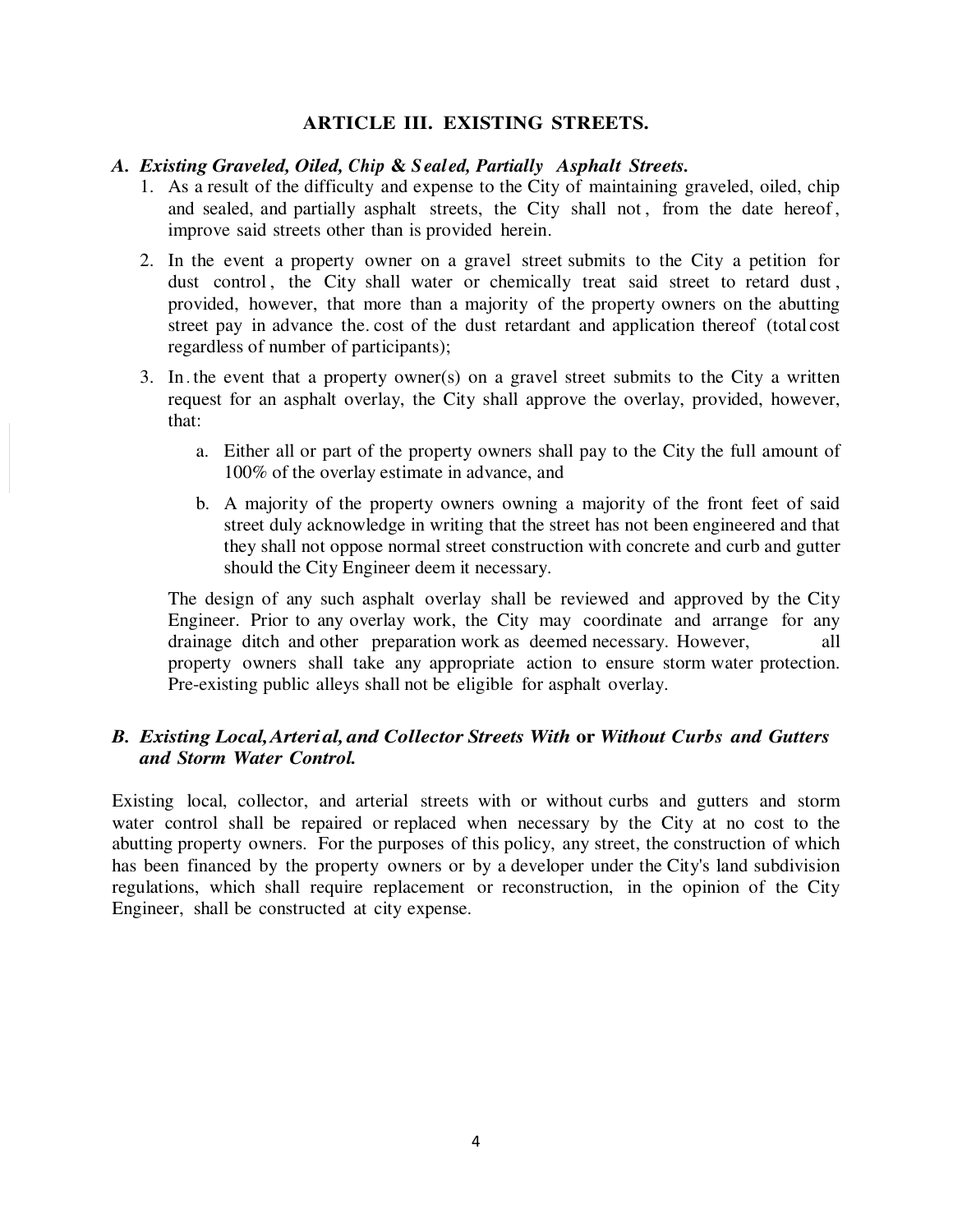#### **ARTICLE IV. NEW STREET CONSTRUCTION.**

- A. All new street construction shall conform to City Street standards design and construction specifications.
- B. All new street construction shall conform to the City's Major Street Plan.
- C. All new streets platted and opened by initiation and direction of the mayor and board of aldermen shall be financed in a manner deemed appropriate by the Board of Aldermen depending on relative benefit to the City as a whole and the affected property owners and all within the sole discretion of the Mayor and Board of Aldermen.
- D. The construction and paving of undeveloped but platted streets (see definition) shall be subject to the provisions hereof and shall be constructed under Chapter 88 RsMO at the property owner' s expense and in conformance with the City' s Land Subdivision Regulations.

### **AR'TICLE V. ASPHALT CONCRETE OVERLAY**

**~** 

#### *Priorities.*

Streets will be scheduled for asphalt overlay - paved, as defined herein, when needed as recommended by City staff and approved by the Board of Aldermen.

#### **ARTICLE VI. CURBS, GUTTERS AND STORM WATER CONTROL.**

**~** 

- A. Except as provided herein, no street shall be constructed, reconstructed, paved or overlaid unless and until curbs and gutters, and storm water control when necessary or desirable in the opinion of the City engineer, are existing or constructed prior to or in conjunction with the overlay.
- B. Curbs and gutters as well as storm water facilities shall be installed on existing streets when more than 50% of the property owners who reside within the City limits owning more than 50% of the front lineal footage submit a voluntary petition.
- C. Curbs and gutters as well as storm water facilities shall be installed on existing streets when the City exercises its options under Section 88.700 of the Missouri State Statutes, the cost of which shall be paid 100% by property owners through special assessment.

#### **ARTICLE VII. CITY STREET STANDARDS.**

 $\sim$ 

City [street standards](http://www.jacksonmo.org//FileStream.aspx?FileID=34) for design and construction are hereby adopted as set forth in Exhibit A, attached hereto and incorporated herein by reference.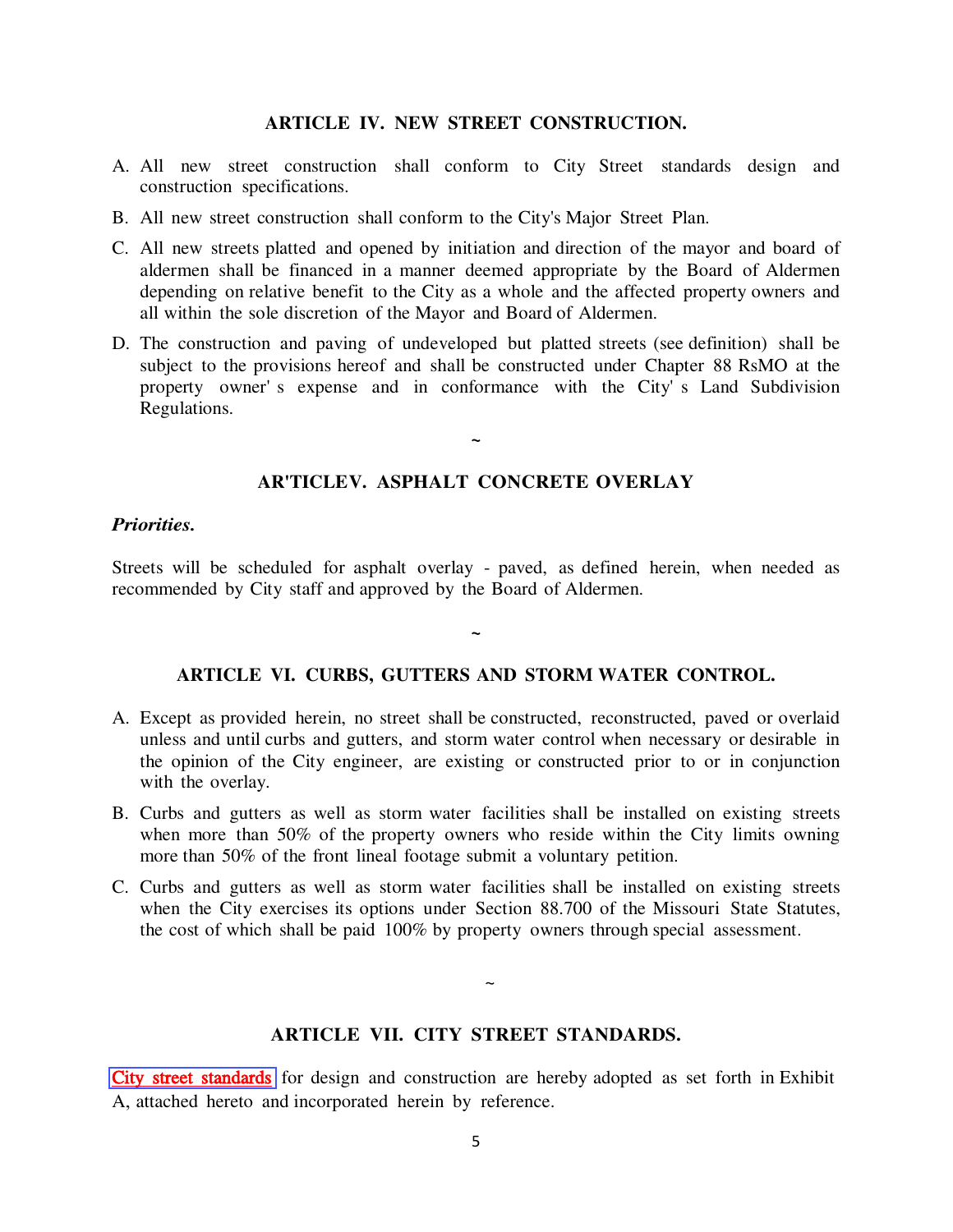## **ARTICLE VIII. EXCLUSIONS.**

City may contribute and pay a portion or all of the cost of city initiated street improvement projects which are prioritized by the city council in order to open new streets or connect existing streets for traffic flow, traffic safety, industrial development or any street project deemed by the city council to provide a major public benefit which offsets the benefit derived by the adjoining property owners.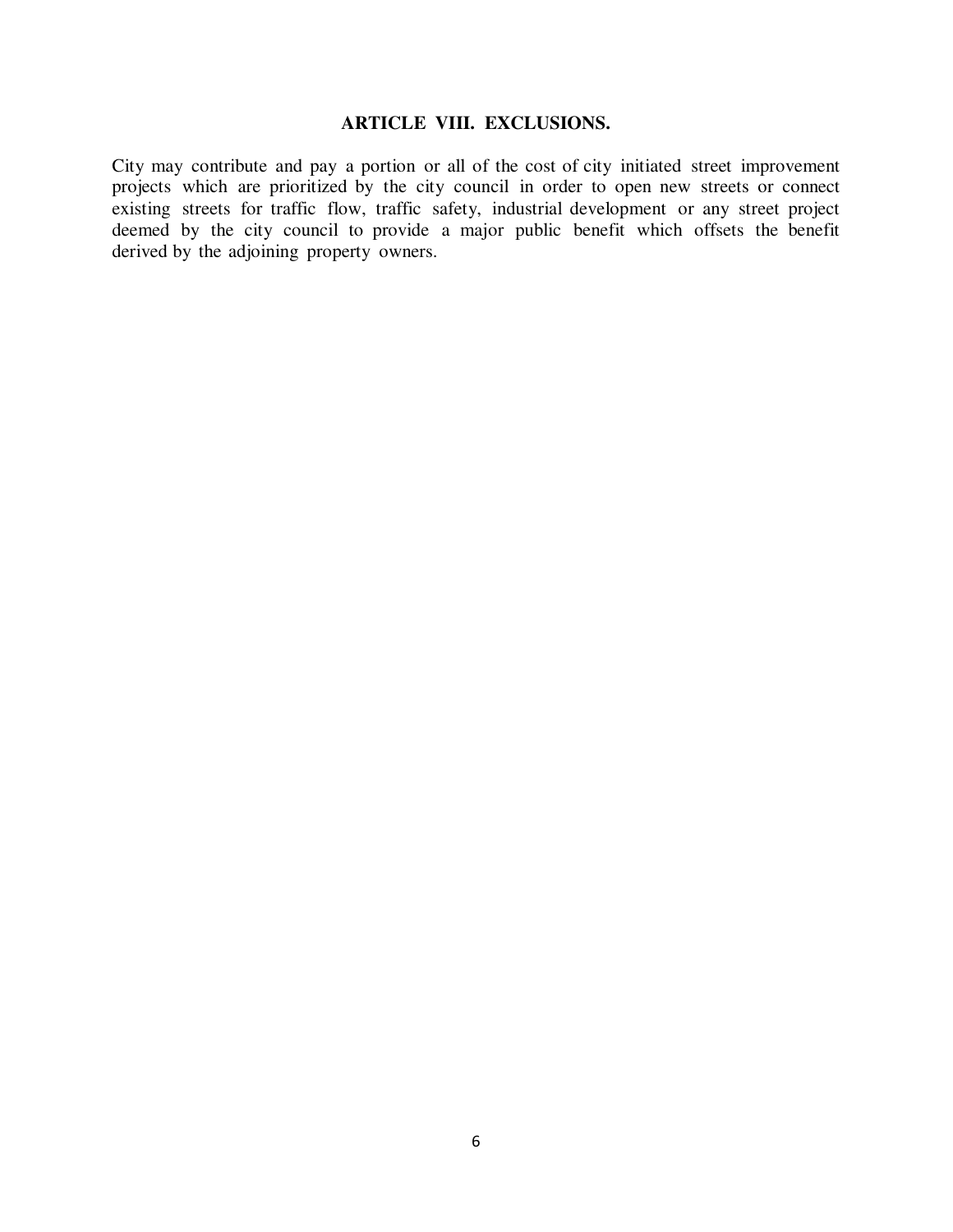# **PETITION TO THE MAYOR AND BOARD OF ALDERMEN OF THE CITY OF JACKSON, MISSOURI FOR STREET IMPROVEMENTS NEW CONSTRUCTION - ASPHALT OVERLAY STREET**

We, the undersigned current property owners situated along \_\_\_\_\_\_\_\_\_\_\_\_\_\_\_\_\_\_\_\_\_\_\_\_\_\_, in the City of Jackson, Missouri, do hereby petition the Mayor and Board of Aldermen to improve the aforementioned street with three (3) or more inches of asphalt and other required subgrade materials over an existing unpaved surface in accordance with the City's current Street Improvement Policy for an asphalt overlay - unpaved street.

| <b>PRINTED NAME</b> | <b>SIGNATURE</b> | <b>ADDRESS</b> | <b>DATE</b> |
|---------------------|------------------|----------------|-------------|
|                     |                  |                |             |
|                     |                  |                |             |
|                     |                  |                |             |
|                     |                  |                |             |
|                     |                  |                |             |
|                     |                  |                |             |
|                     |                  |                |             |
|                     |                  |                |             |
|                     |                  |                |             |
|                     |                  |                |             |
|                     |                  |                |             |
|                     |                  |                |             |
|                     |                  |                |             |
|                     |                  |                |             |
|                     |                  |                |             |
|                     |                  |                |             |
|                     |                  |                |             |
|                     |                  |                |             |
|                     |                  |                |             |
|                     |                  |                |             |
|                     |                  |                |             |
|                     |                  |                |             |
|                     |                  |                |             |
|                     |                  |                |             |
|                     |                  |                |             |
|                     |                  |                |             |